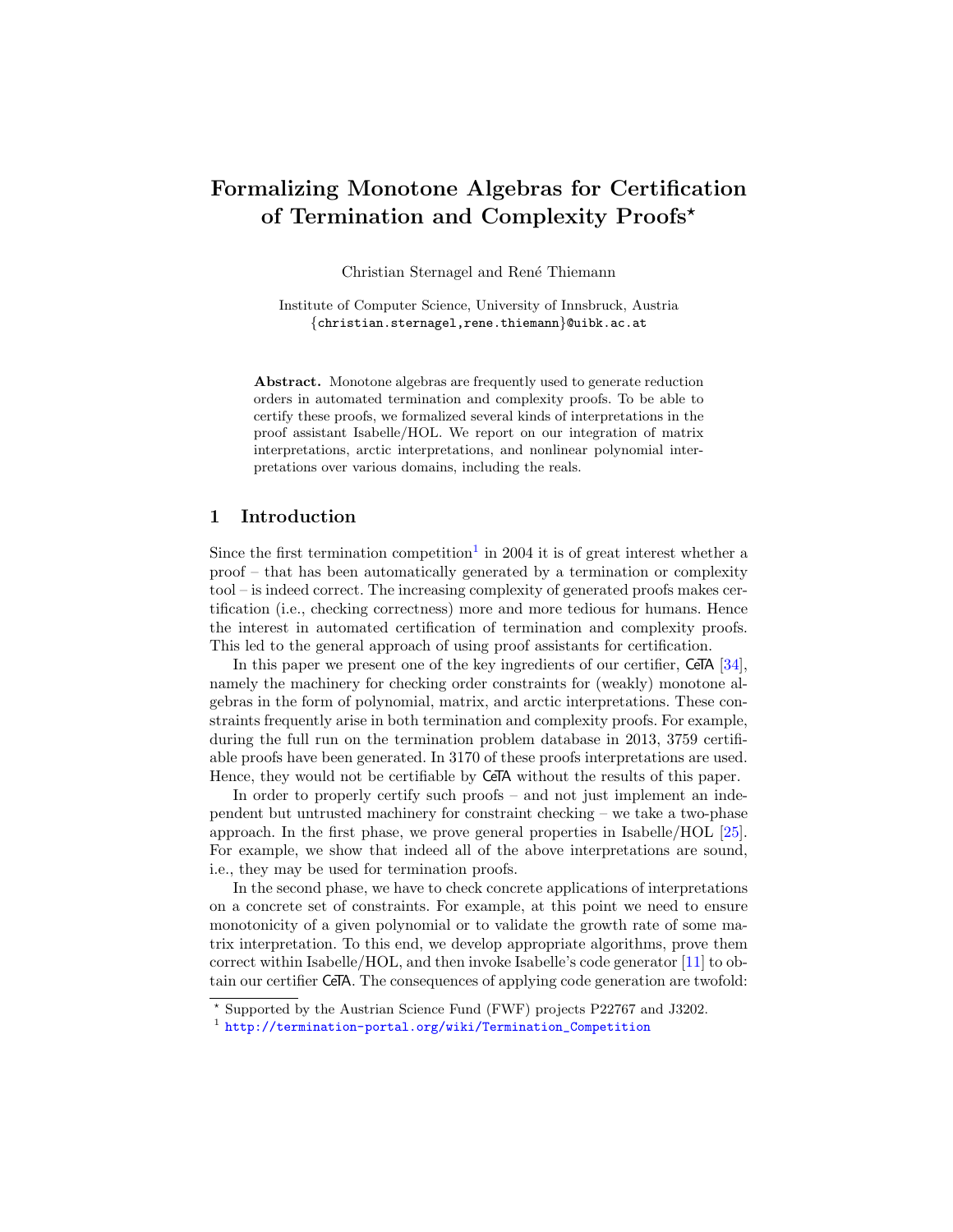while we obtain a high execution speed, there is the additional requirement that all the algorithms that are used for certification have to be fully executable (in the sense of functional programming).

Contribution and Overview. After giving some preliminaries in Section [2,](#page-1-0) we present our main contributions. In Section [3](#page-2-0) we start with a generic formalization of polynomial and matrix interpretations that may be instantiated by several carriers like the naturals, the rationals, and the reals; we also support recent monotonicity criteria that are not present in other certifiers. Our integration of arctic interpretations (Section [4\)](#page-3-0) reveals how the theory on arctic naturals and arctic integers can be unified. Moreover, it shows how to support arctic interpretations which are monotone in presence of a fresh binary symbol, a novelty. We further report on how we achieve executability for an interesting subset of the real numbers (Section [5\)](#page-5-0). At this point, we also have to develop algorithms for computing  $n$ -th roots of numbers in order to efficiently factor numbers. Afterwards, we present our work on certifying complexity proofs (Section  $6$ ): as far as we know CeTA is the first certifier which supports complexity proofs at all. We finally conclude in Section [7.](#page-12-0)

All of the proofs that are presented (or omitted) in the following have been made available in the archive of formal proofs  $[29,30,33]$  $[29,30,33]$  $[29,30,33]$  or in  $IsaFoR$ , an Isabelle/HOL formalization of rewriting. We further provide example termination and complexity proofs<sup>[3](#page-1-2)</sup> which show applications of the various kinds of interpretations and can all be certified by CeTA.

## <span id="page-1-0"></span>2 Preliminaries

We assume familiarity with term rewriting (see, e.g., Baader and Nipkow [\[1\]](#page-12-1)) but briefly recall notions that are used in the following. Terms are defined inductively: a term is either a variable  $x$  or is constructed by applying a function symbol  $f$ from the *signature* F to a list of argument terms  $f(t_1, \ldots, t_n)$ .

A pair of terms  $(s, t)$  is sometimes considered a *(rewrite) rule*, then we write  $s \to t$ . A set R of rules is called a *term rewrite system* (TRS for short). In contrast to many authors, we do not assume any a priori restrictions on rules of TRSs (the most frequent ones being that the left-hand side of a rule is not a variable and that rules do not introduce fresh variables on their right-hand side; both or either of the previous conditions are sometimes referred to as variable condition in the literature). Whenever there are restrictions, we mention them explicitly. TRSs induce a rewrite relation by closing their rules under contexts and substitutions. More precisely the rewrite relation of R, denoted by  $\rightarrow_{\mathcal{R}}$ , is defined inductively by  $s \to_{\mathcal{R}} t$  whenever there are a rule  $\ell \to r \in \mathcal{R}$ , a context C, and a substitution  $\sigma$  such that  $s = C[\ell \sigma]$  and  $t = C[r\sigma]$ .

<span id="page-1-1"></span> $^2$  <http://cl-informatik.uibk.ac.at/software/ceta>

<span id="page-1-2"></span> $^3$  <http://cl-informatik.uibk.ac.at/software/ceta/experiments/interpretations>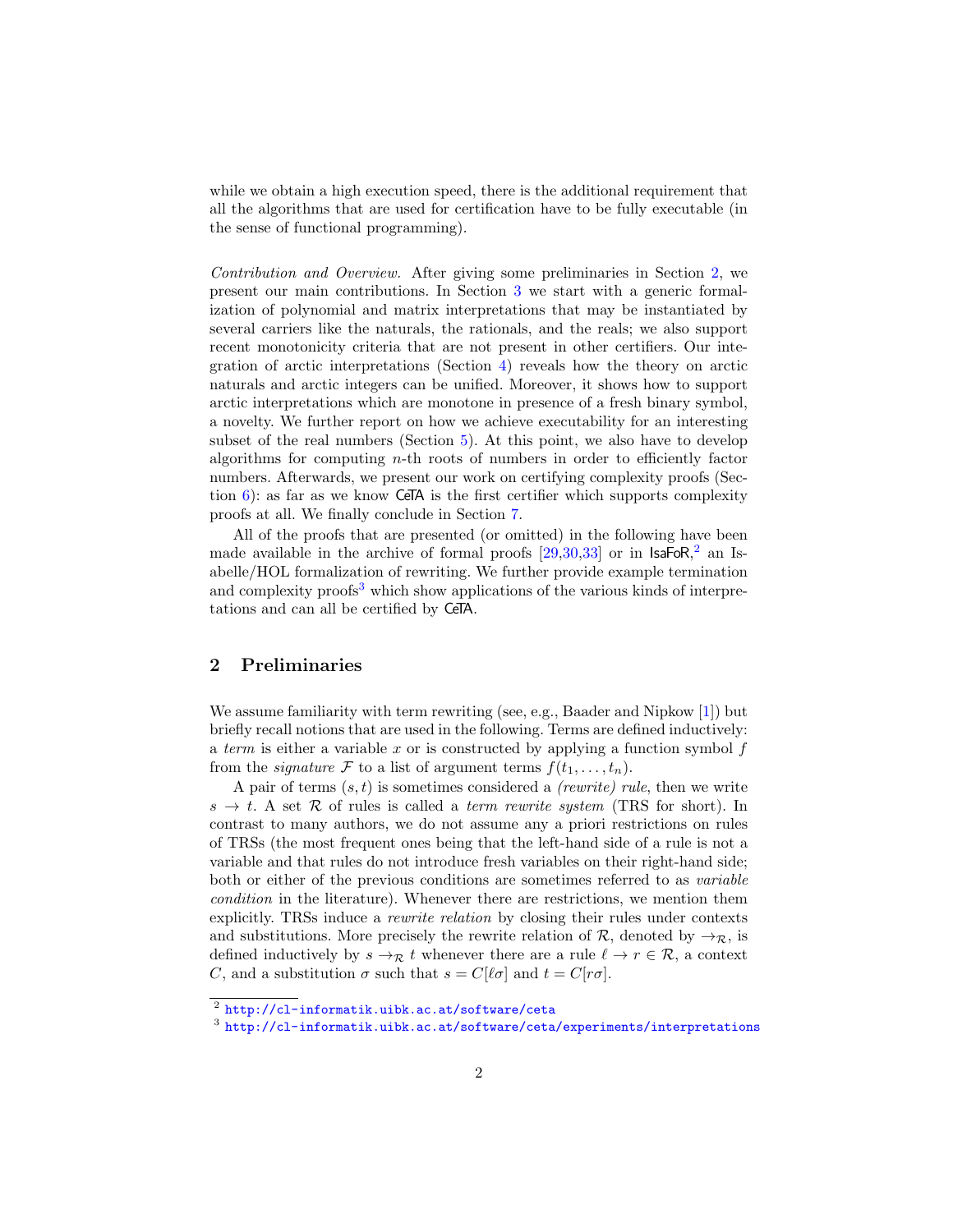A semiring is a structure  $(A, +, \cdot, 0, 1)$  such that  $(A, +, 0)$  is a commutative monoid with neutral element 0 and  $(A, \cdot, 1)$  is a monoid with neutral element 1. Moreover,  $\cdot$  distributes over  $+, 0 \neq 1$ , and  $0 \cdot x = x \cdot 0 = 0$  for all  $x \in A$ .

An  $(F-)algebra$  A is a carrier set A equipped with an interpretation function  $f_A: A^n \to A$  for every n-ary  $f \in \mathcal{F}$ . We call an algebra A monotone w.r.t. a binary relation  $\mathcal{P}$  when all interpretation functions are monotone, i.e.,  $f_A(\ldots, a, \ldots) > f_A(\ldots, b, \ldots)$  whenever  $a > b$ . A well-founded monotone algebra is a monotone algebra  $(A,>)$  such that  $>$  is well-founded. For any algebra A, terms can be interpreted w.r.t. an assignment  $\alpha$ , written  $[t]_{\alpha}$ . Then,  $s >_{\mathcal{A}} t$ denotes  $[s]_{\alpha} > [t]_{\alpha}$  for all  $\alpha$ .

A binary relation  $\rightarrow$  is *terminating* (or *well-founded*) if there are no infinite derivations  $a_1 \to a_2 \to a_3 \to \cdots$ . Given two binary relations  $\to_{\alpha}$ ,  $\to_{\beta}$  we write  $\rightarrow_{\alpha}/\rightarrow_{\beta}$  to abbreviate  $\rightarrow_{\beta}^* \rightarrow_{\alpha} \rightarrow_{\beta}^*$ , i.e., the rewrite relation of  $\rightarrow_{\alpha}$  relative to  $\rightarrow_{\beta}$ . Termination of  $\rightarrow_{\alpha}/\rightarrow_{\beta}$  is also called relative termination of  $\rightarrow_{\alpha}$  w.r.t.  $\rightarrow_{\beta}$ .

We call a pair of two orders on terms  $(\succ, \succeq)$  a *reduction pair* whenever it satisfies the following requirements:  $\succ$  is well-founded,  $\succeq$  and  $\succ$  are compatible  $(i.e., \geq \cdot \geq \subseteq \succ)$  and stable (i.e., closed under substitutions), and  $\succeq$  is monotone (i.e., closed under contexts). If in addition  $\succ$  is monotone, we call  $(\succ, \succeq)$  a monotone reduction pair. Reduction pairs are employed for termination proofs inside the dependency pair framework, monotone reduction pairs for direct termination and complexity proofs.

# <span id="page-2-0"></span>3 Polynomial and Matrix Interpretations

Two widely used approaches to synthesize reduction pairs are polynomial interpretations (Lankford [\[18\]](#page-13-1)) and matrix interpretations (Endrullis et al. [\[8\]](#page-13-2)).

To support polynomial interpretations within CeTA, we formalized nonlinear multivariate polynomials [\[30\]](#page-14-3) within Isabelle/HOL. Since similar tasks have already been conducted  $\text{ColoR}$  [\[3\]](#page-12-2) and  $\text{Coccinelle}$  [\[6\]](#page-13-3) (using the approach of CiME [\[7\]](#page-13-4)), we just shortly mention two distinguishing features of our work.

A formalization of polynomial orders has already been described by Blanqui and Koprowski [\[3\]](#page-12-2). Whereas their formalization fixes the carrier to N, our polynomial orders are parametric in the carrier, cf. theory Poly Order. Hence, we can treat polynomial orders over  $\mathbb{N}, \mathbb{Q}$ , and  $\mathbb{R}$  within the same framework by just instantiating the carrier to the respective ordered semiring. Here, for both  $\mathbb Q$  and  $\mathbb R$  we use  $\delta$ -orders as the strict order to achieve well-foundedness – as described by Lucas [\[20\]](#page-13-5):  $x >_\delta y := x - y \ge \delta \wedge y \ge 0$  where  $\delta$  is some fixed positive number. Notice that each carrier may have its own specialties, e.g.,  $x^2$  is monotone over N, but not monotone for  $\delta$ -orders if  $\delta$  < 1. This required the addition of properties in the parametric setting. For example, we added a Boolean parameter *power-mono* which describes whether polynomials like  $x^k$  with  $k > 1$ are strictly monotone; it is always satisfied for N but demands  $\delta \geq 1$  for Q and R.

As far as we know we provide the first formalization of the improved monotonicity criteria for polynomials over  $\mathbb N$  of Neurauter et al. [\[24\]](#page-14-5) that can ensure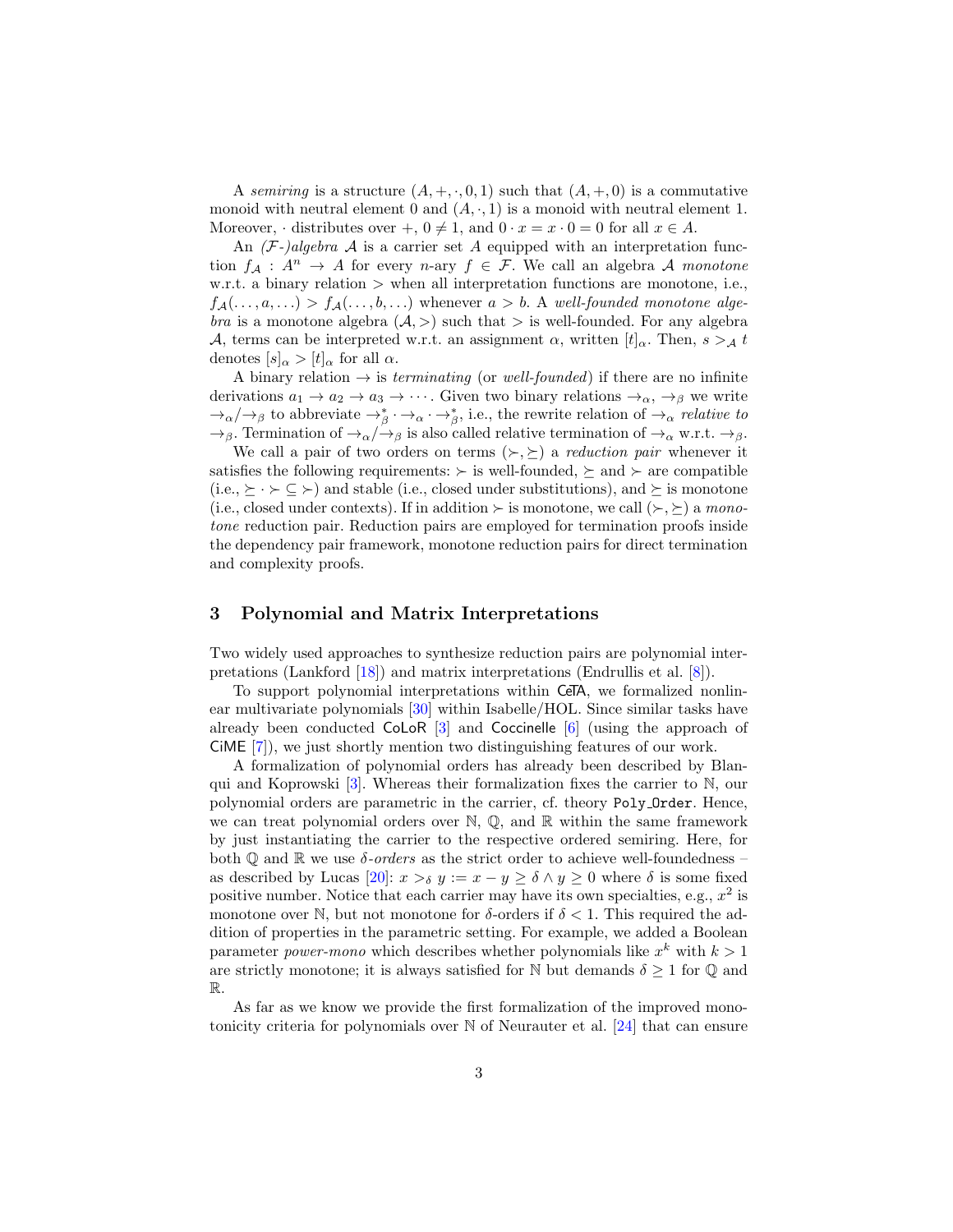monotonicity of polynomials like  $2x^2 - x$  which are not monotone over  $\mathbb Q$  and R. We made them available in the archive of formal proofs [\[30\]](#page-14-3), theory NZM.

To support matrix interpretations, we basically follow the ideas of Courtieu et al. [\[7\]](#page-13-4), i.e., we integrate matrix interpretations as linear polynomial interpretations where the carrier consists of matrices. To this end, we first developed a list-based and executable formalization of matrices [\[29\]](#page-14-2) within Isabelle/HOL and afterwards connected it in the theory Linear Poly Order to obtain matrix interpretations in IsaFoR. Again, one of the distinguishing features of our work is the parametric carrier – for example in  $[7]$  the carrier is fixed to N. Note that the demand for other carriers like  $\mathbb Q$  and  $\mathbb R$  was clearly shown by Neurauter and Middeldorp [\[23\]](#page-14-6): matrix interpretations over  $\mathbb R$  are strictly more powerful than those over Q which in turn are strictly more powerful than those over N.

Having developed the abstract results on these interpretations, it was easy to integrate executable criteria within CeTA that check applications of polynomial or matrix interpretations within concrete termination proofs – if the carrier consists of (matrices over) rational or natural numbers. However, more work had to be done for the reals. Before we discuss these problems in Section [5,](#page-5-0) we consider another kind of semiring in the next section.

## <span id="page-3-0"></span>4 Arctic Interpretations

The semirings  $(A_N, \max, +, -\infty, 0)$  and  $(A_Z, \max, +, -\infty, 0)$  are called *arctic* semiring and arctic semiring below zero, respectively. Here,  $\mathbb{A}_A$  denotes the extension of A by the element  $-\infty$ , i.e.,  $A \cup \{-\infty\}$ ,  $\max\{x, -\infty\} = x$ , and  $x + -\infty = -\infty + x = -\infty$  for all x. Waldmann and Koprowski [\[16\]](#page-13-6) first used these semirings in the well-founded monotone algebra setting.

In the following we unify and extend (see Sternagel and Thiemann [\[28\]](#page-14-7) for an earlier account) the arctic interpretations introduced by Waldmann and Koprowski. To do so, we first introduce the notion of an ordered arctic semiring.

**Definition 1.** Let  $(A, +, \cdot, 0, 1)$  be a semiring. Then an ordered arctic semiring, denoted by  $(A, +, \cdot, 0, 1, >, \geq, \text{pos})$ , satisfies the additional requirements:

- $-$  ≥ is reflexive and transitive; >  $\cdot$  ≥ ⊆ > and ≥  $\cdot$  > ⊆ >
- $1 ≥ 0; \neg pos(0); pos(1); x > 0; x ≥ 0; and x = 0 whenever 0 > x$
- $+$  is left-monotone w.r.t.  $\geq$ , i.e.,  $x + z \geq y + z$  whenever  $x \geq y$
- $+$  is monotone w.r.t. >, i.e.,  $w + x > y + z$  whenever  $w > y$  and  $x > z$
- · is left- and right-monotone w.r.t.  $\geq$  and left-monotone w.r.t.  $>$
- $-$  pos $(x + y)$  whenever pos $(x)$ ; and pos $(x \cdot y)$  whenever pos $(x)$  and pos $(y)$
- {(x, y) | x > y ∧ pos(y)} is well-founded

Interpretation into an ordered arctic semiring yields a reduction pair.

<span id="page-3-1"></span>**Theorem 2.** Let A be an algebra over an ordered arctic semiring with interpretations  $f_{\mathcal{A}}(x_1,\ldots,x_n) = f_0 + f_1 \cdot x_1 + \cdots + f_n \cdot x_n$  such that  $\text{pos}(f_i)$  for some  $0 \leq i \leq n$ . Then  $(\succ_{\mathcal{A}}, \succeq_{\mathcal{A}})$  is a reduction pair.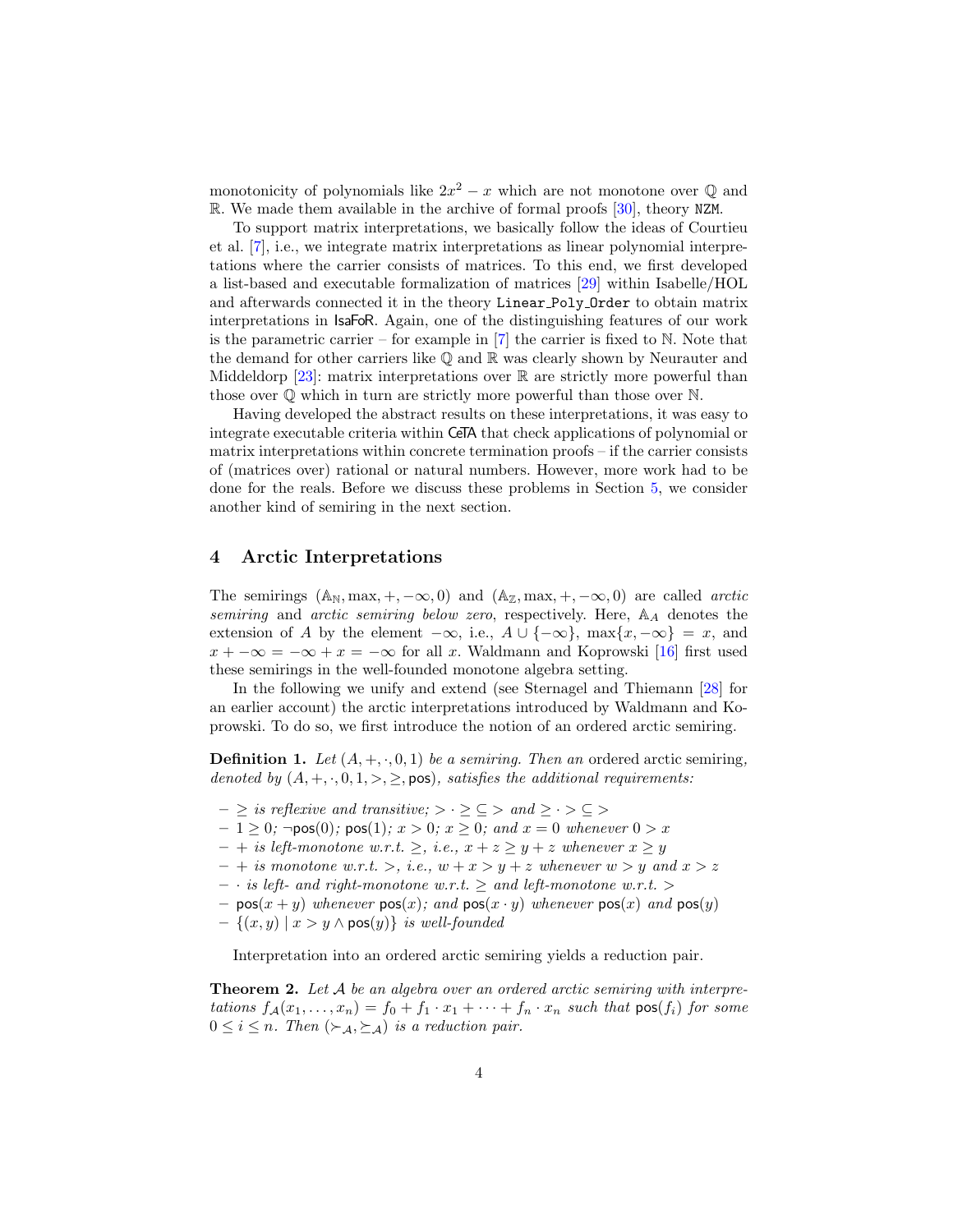Examples for ordered arctic semirings are given in the following:

Example 3. The arctic semiring, the arctic semiring below zero, and the arctic rational semiring  $(A_0, \text{max}, +, -\infty, 0)$  are ordered arctic semirings for  $x > y :=$  $(y = -\infty \vee (x \neq -\infty \wedge x >_A y))$  (where  $>_A$  is  $>_{\mathbb{N}}$  and  $>_{\mathbb{Z}}$  for naturals and integers, respectively; and  $x >_\delta y$  for some  $\delta > 0$  for the rationals),  $x \ge y :=$  $(y = -\infty \vee (x \neq -\infty \wedge x \geq_{N/\mathbb{Z}/\mathbb{Q}} y)),$  and  $\text{pos}(x) := (x \neq -\infty \wedge x \geq_{N/\mathbb{Z}/\mathbb{Q}} 0).$ 

Note that the ordered arctic semiring over  $\mathbb{A}_{\mathbb{O}}$  together with Theorem [2,](#page-3-1) unifies and extends Theorems 12 and 14 of Waldmann and Koprowski [\[16\]](#page-13-6). The main advantage of our approach is that we only require interpretations to have at least one positive  $f_i$  (instead of always requiring the constant part  $f_0$  to be positive). Although our result is slightly more general, we could completely reuse the original proof structure of [\[16\]](#page-13-6) to formalize Theorem [2.](#page-3-1)

Waldmann and Koprowski also showed that for string rewriting (i.e, terms over a signature of function symbols that are at most unary) arctic interpretations are monotone and thus may be used for rule removal on standard termination problems. In order to apply this technique in the dependency pair framework together with usable rules we also need  $\mathcal{C}_{\mathcal{E}}$ -compatibility, i.e., the rules of the TRS  $\mathcal{C}_{\mathcal{E}} = \{c(x, y) \to x, c(x, y) \to y\}$  must be oriented where c is some fresh symbol. But by considering  $\mathcal{C}_{\mathcal{E}}$  we leave the domain of string rewriting.

Nevertheless, we want to obtain  $\mathcal{C}_{\mathcal{E}}$ -compatibility for monotone arctic interpretations. As an application consider the technique of Giesl et al. [\[9,](#page-13-7) Thm. 28] which allows us to remove all non-usable rules and all strictly oriented rules from a dependency pair problem, provided that the dependency pairs and rules are weakly oriented, the rules in  $\mathcal{C}_{\mathcal{E}}$  are strictly oriented, and  $\succ$  is monotone. To this end we first need signature extensions for relative termination (see also [\[31\]](#page-14-8)).

<span id="page-4-0"></span>Theorem 4 (Signature Extensions Preserve Relative Termination). Let  $\mathcal{R}$  and  $\mathcal{S}$  be TRSs over a common signature  $\mathcal{F}$ . Moreover, suppose that no righthand side of a rule in S introduces fresh variables. Then  $\rightarrow_R/\rightarrow_S$  terminates for terms over arbitrary extensions of  $\mathcal F$ , whenever it does so for terms over  $\mathcal F$ .

The above statement is not true when  $S$  violates the variable condition.

*Example 5.* Consider  $\mathcal{R} = \{a \rightarrow b\}$  relative to  $\mathcal{S} = \{c \rightarrow x\}$ . Over the common signature  $\mathcal{F} = \{a/0, b/0, c/0\}$  we have relative termination. However, extending  $\mathcal F$  by  $\{f/2\}$  yields the infinite derivation where  $C = f(b, \Box)$ .

$$
s = f(a, c) \rightarrow_{\mathcal{R}} C[c] \rightarrow_{\mathcal{S}}^* C[s] \rightarrow_{\mathcal{R}} C[C[c]] \rightarrow_{\mathcal{S}}^* \cdots
$$

Finally, we have to show that for monotone  $\succ$  we get  $\mathcal{C}_{\mathcal{E}}$ -compatibility.

**Lemma 6.** Consider a reduction pair  $(\succ, \succeq)$  and TRSs R, S over a common signature of at most unary function symbols  $\mathcal F$  such that no rule of S introduces fresh variables. Moreover, let  $\mathcal{R} \subseteq \mathcal{P}$  and  $\mathcal{S} \subseteq \mathcal{P}$ . Then monotonicity of  $\mathcal{P}$ implies termination of  $\rightarrow_{\mathcal{C}_{\mathcal{E}} \cup \mathcal{R}}/\rightarrow_{\mathcal{C}_{\mathcal{E}} \cup \mathcal{S}}$ .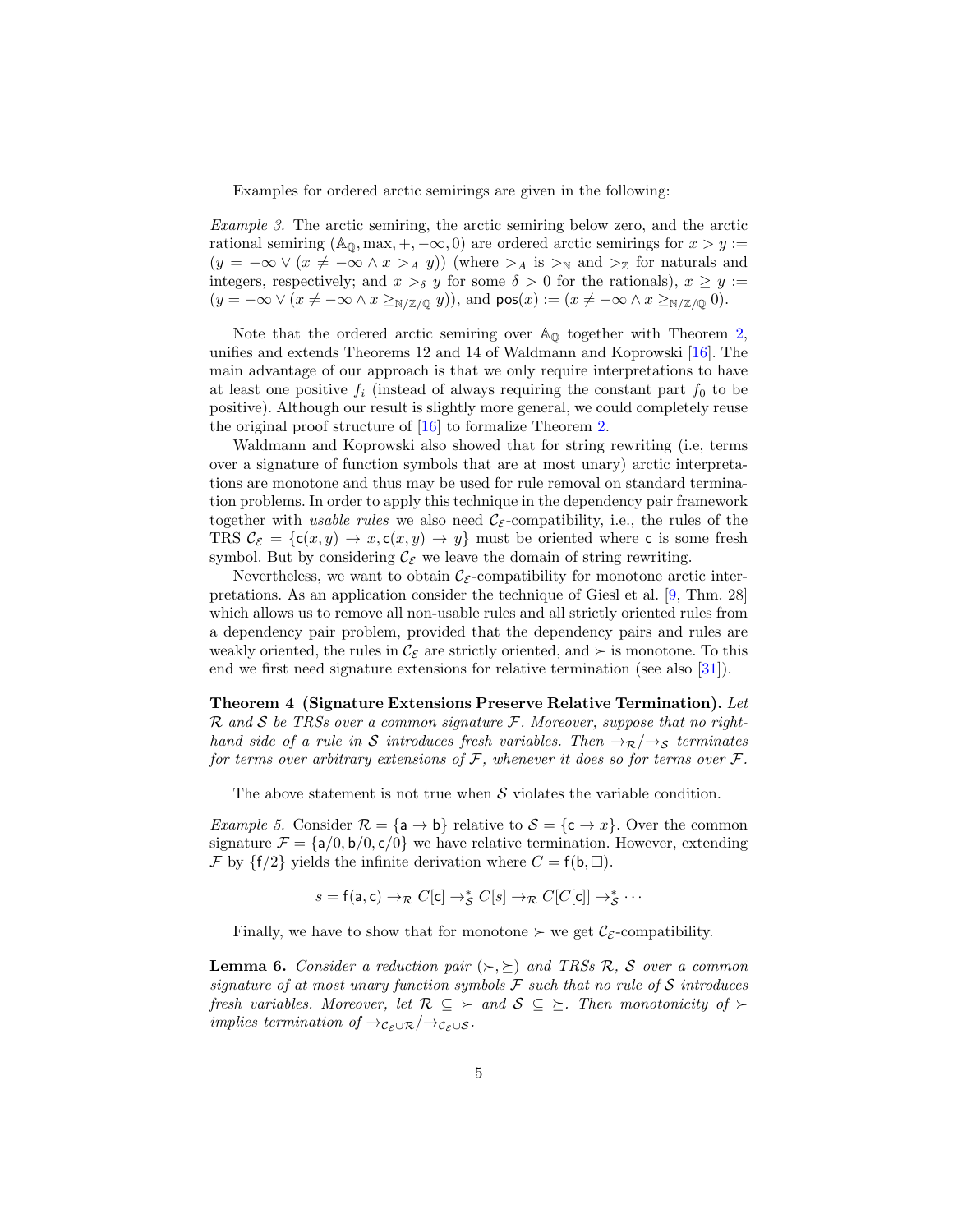*Proof.* By Theorem [4](#page-4-0) together with monotonicity of  $\succ$ , we obtain termination of  $\rightarrow_{\mathcal{R}}/\rightarrow_{\mathcal{S}}$  for arbitrary extensions of F. Consider a lexicographic path order where all symbols are equal in precedence in combination with an argument filter that projects unary function symbols to their argument and keeps all other symbols unchanged. Then, this combination yields a monotone reduction pair  $(>, \geq)$ . Moreover, R and S are compatible with  $\geq$  (since all terms are collapsed to a single variable or constant). Since also  $\mathcal{C}_{\mathcal{E}} \subseteq \mathcal{E}$  we obtain relative termination of  $\rightarrow_{\mathcal{C}_{\mathcal{E}}}$  w.r.t.  $\rightarrow_{\mathcal{R}\cup\mathcal{S}}$  and thus termination of  $\rightarrow_{\mathcal{C}_{\mathcal{E}}\cup\mathcal{R}}/\rightarrow_{\mathcal{C}_{\mathcal{E}}\cup\mathcal{S}}$ .

While the above lemma does not quite yield  $\mathcal{C}_{\mathcal{E}}$ -compatibility, it can be used to show that from every reduction pair  $(\succ, \geq)$  that satisfies the above conditions we obtain a corresponding  $\mathcal{C}_{\mathcal{E}}$ -compatible reduction pair  $(\succ', \succeq')$ . More specifically, take  $\succ' = (\rightarrow_{\mathcal{C}_{\mathcal{E}} \cup \mathcal{R}} / \rightarrow_{\mathcal{C}_{\mathcal{E}} \cup \mathcal{S}} )^+$  and  $\succeq' = \rightarrow_{\mathcal{C}_{\mathcal{E}} \cup \mathcal{S}}^*$ .

Now if we start from a monotone reduction pair  $(\Sigma, \Sigma)$ , and a set of rules P over an at most unary signature and take  $\mathcal{R} = \mathcal{P} \cap \succ$  and  $\mathcal{S} = \mathcal{P} \cap \succeq$ , then the resulting reduction pair  $(\succ', \succeq')$  is  $\mathcal{C}_{\mathcal{E}}$ -compatible, monotone, and orients all rules of  $P$  that were also oriented by the original reduction pair.

## <span id="page-5-0"></span>5 Interpretations over the Reals

Whereas all basic operations on  $\mathbb Q$  are executable, this is not the case for  $\mathbb R$ . To solve this problem, automated tools only work on a subset of the real numbers [\[21](#page-14-9)[,36](#page-14-10)[,37\]](#page-14-11). For example, in the setting of Zankl and Middeldorp [\[36\]](#page-14-10) numbers  $[21,36,37]$ . For example, in the setting of Zanki and Middeldorp [36] numbers may be chosen from  $\mathbb{Q}[\sqrt{2}]$ , the field extension of  $\mathbb{Q}$  by  $\sqrt{2}$ . All these numbers are of the form  $p + q\sqrt{2}$  where p and q range over Q. In [\[37\]](#page-14-11), Zankl et al. allow are of the form  $p + q\sqrt{2}$  where p and q range over Q. In [37], Zanki et al. allow<br>even more generic forms, e.g., where  $\sqrt{2}$  may be replaced by  $\sqrt{b}$  for a fixed even more generic forms, e.g., where  $\sqrt{2}$  may be replaced natural number b with  $\sqrt{b} \notin \mathbb{Q}$ , i.e., we consider  $\mathbb{Q}[\sqrt{b}]$ .

Fixing the base b, all numbers in  $\mathbb{Q}[\sqrt{b}]$  can be represented by pairs  $(p, q)$ (encoding  $p + q\sqrt{b}$ ), where all ordered semiring operations are again executable. For example,  $(p_1, q_1) \cdot (p_2, q_2) := (p_1p_2 + bq_1q_2, p_1q_2 + p_2q_1)$  and  $(p, q) > 0 := (p \geq$  $(0 \wedge q > 0) \vee (p > 0 \wedge q \ge 0) \vee (p \ge 0 \wedge q < 0 \wedge p^2 > bq^2) \vee (p \le 0 \wedge q > 0 \wedge p^2 < 0$  $bq^2$ ) where the definition of  $(p,q) > 0$  can be used to decide the comparison  $p_1 + q_1 \sqrt{b} > p_2 + q_2 \sqrt{b}$  by choosing  $p = p_1 - p_2$  and  $q = q_1 - q_2$  [\[37,](#page-14-11) Def. 10].

A larger subset of the real numbers, namely the algebraic real numbers, has been formalized by Cohen [\[5\]](#page-13-8). However, since this formalization has been conducted using Coq, it cannot easily be integrated into our Isabelle/HOL development. Moreover, as far as we know, all real numbers which are currently generated by automated termination tools are contained in  $\mathbb{Q}[\sqrt{b}]$  for some fixed b which can be chosen in the configuration of the tool. Hence, for certification it suffices to formalize this subset of the real numbers. Although a full integration of real algebraic numbers in Isabelle might be welcome, we pursued the more lightweight approach which was sufficient to support  $\mathbb{Q}[\sqrt{b}]$ .

We consider some alternatives for representing  $\mathbb{Q}[\sqrt{\overline{b}}]$  in Isabelle/HOL. The first alternative is to fix some  $b$  and create a new type  $pair_b$  consisting of pairs of rational numbers. Then addition, multiplication, comparison, etc. are defined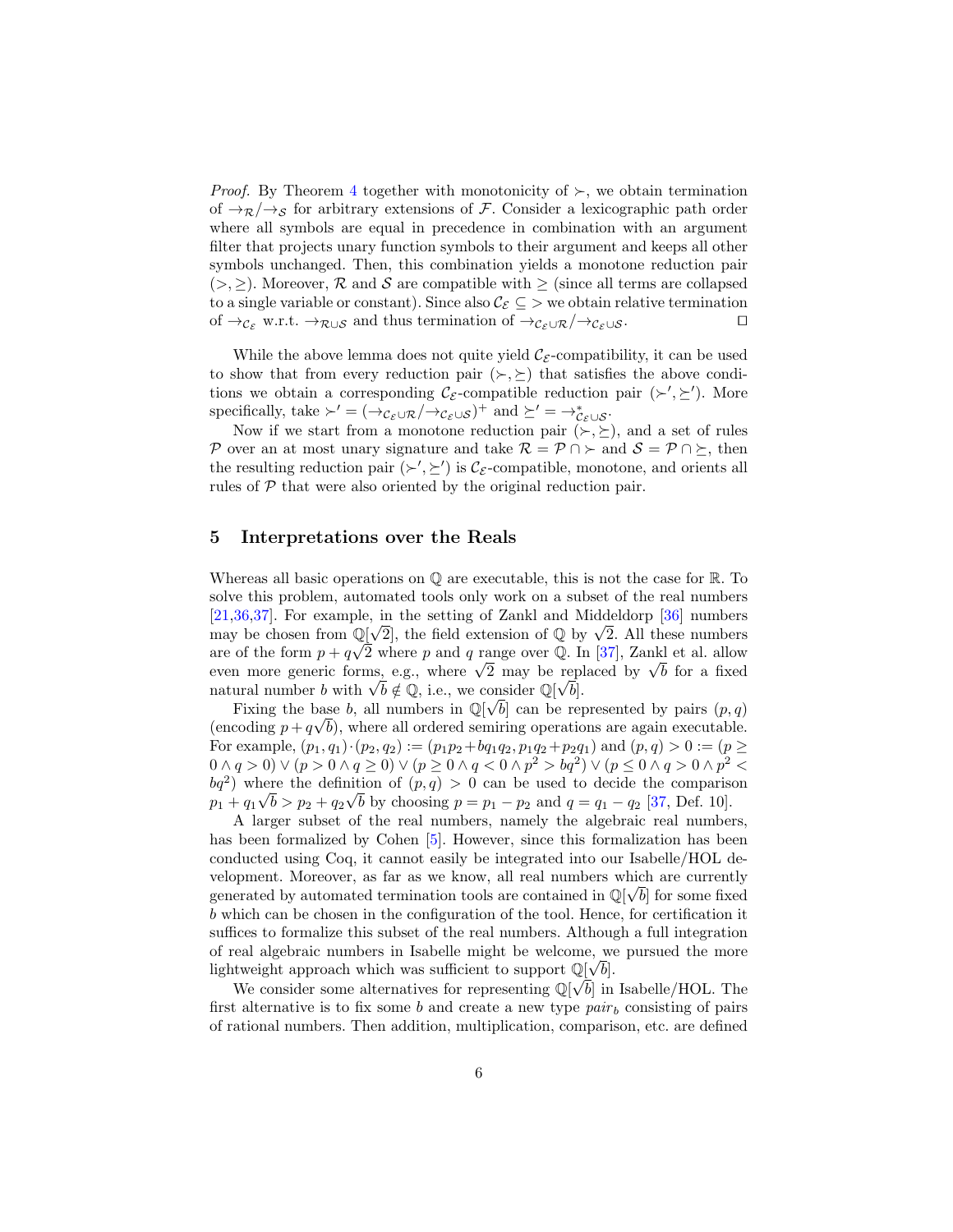as above, and we have to prove that this new type forms an ordered semiring (one that is completely independent from the real numbers). The disadvantage of this approach is that for each b we have to define a new type. As we can only define finitely many types within a finite Isabelle formalization, our certifier will be limited to a fixed number of choices for b.

For higher flexibility, we can alternatively create a type *triples* that additionally takes the parameter  $b$  as third component. The problem in this approach is to give a total definition for all operations, e.g., what should be the result of  $(1, 1, 2) \cdot (1, 1, 3)$ , i.e., how can we represent the number  $(1 + 1 \cdot \sqrt{2}) \cdot (1 + 1 \cdot \sqrt{3}) =$  $(1,1,2) \cdot (1,1,3)$ , i.e., now can we represent the number  $(1+1 \cdot \sqrt{2}) \cdot (1+1 \cdot \sqrt{3}) =$ <br> $1+\sqrt{2}+\sqrt{3}+\sqrt{6}$  as a triple  $p+q\sqrt{b}$  for suitable values of  $p,q \in \mathbb{Q}$  and  $b \in \mathbb{N}$ .

A third possibility would be to not create a type at all, but use locales [\[2\]](#page-12-3) and explicit domains. We do not go into the details here, but just mention that this approach is currently not applicable, since other parts of the formalization – like the theories on nonlinear polynomial interpretations – utilize the type class for semirings, and do not support the more flexible locales.

semirings, and do not support the more flexible locales.<br>Our final solution is to not define a new type to form the semirings  $\mathbb{Q}[\sqrt{ }$  $b,$ but to perform data refinement [\[10\]](#page-13-9) instead, i.e., provide an implementation type for the reals. This has the following advantages: For a start, the Isabelle distribution already contains the result that  $\mathbb R$  is an ordered semiring. Thus all the properties of the reals can be used when formalizing monotone algebras over the reals. Moreover, our implementation can be partial, e.g., we do not have to the reals. Moreover, our implementation can be partial, e.g., we do not have to support the multiplication of arbitrary numbers like  $(1 + \sqrt{2}) \cdot (1 + \sqrt{3})$ . Finally, as soon as a better implementation is available, we can just replace the current one by the new one, and do not have to change the theories which show that the reals can be used to generate monotone algebras.

#### 5.1 A first implementation of  $\mathbb R$  via triples  $(p, q, b)$

In the following we implement the reals by the type  $min\text{-}alg$  containing all triples  $(p,q,b) \in \mathbb{Q} \times \mathbb{Q} \times \mathbb{N}$  that satisfy the invariant  $q = 0 \vee \sqrt{b} \notin \mathbb{Q}$ . Such a quotient type is easily created and accessed via the lifting and transfer package [\[15\]](#page-13-10).

For this data refinement, we first have to declare how mini-alg is mapped into the reals. This is done by a function real-of:  $min\text{-}alg \rightarrow \mathbb{R}$ , defined as:

real-of 
$$
(p, q, b) = p + q\sqrt{b}
$$

Next, we tell the code generator that real-of should be seen as the constructor for real numbers, i.e., from now on we consider the reals as being defined by the datatype definition **datatype**  $\mathbb{R} = real$ -of mini-alg where real-of is the unique constructor which takes a triple as input. Afterwards, the desired operations on reals must be implemented via lemmas on this new "constructor" real-of. E.g., the unary minus operation is implemented by proving the following lemma:

$$
-real\text{-}of (p, q, b) = real\text{-}of (-p, -q, b)
$$

Often, we only implement partial operations, e.g., for some binary operations we require triples with compatible bases. For example, addition is defined by the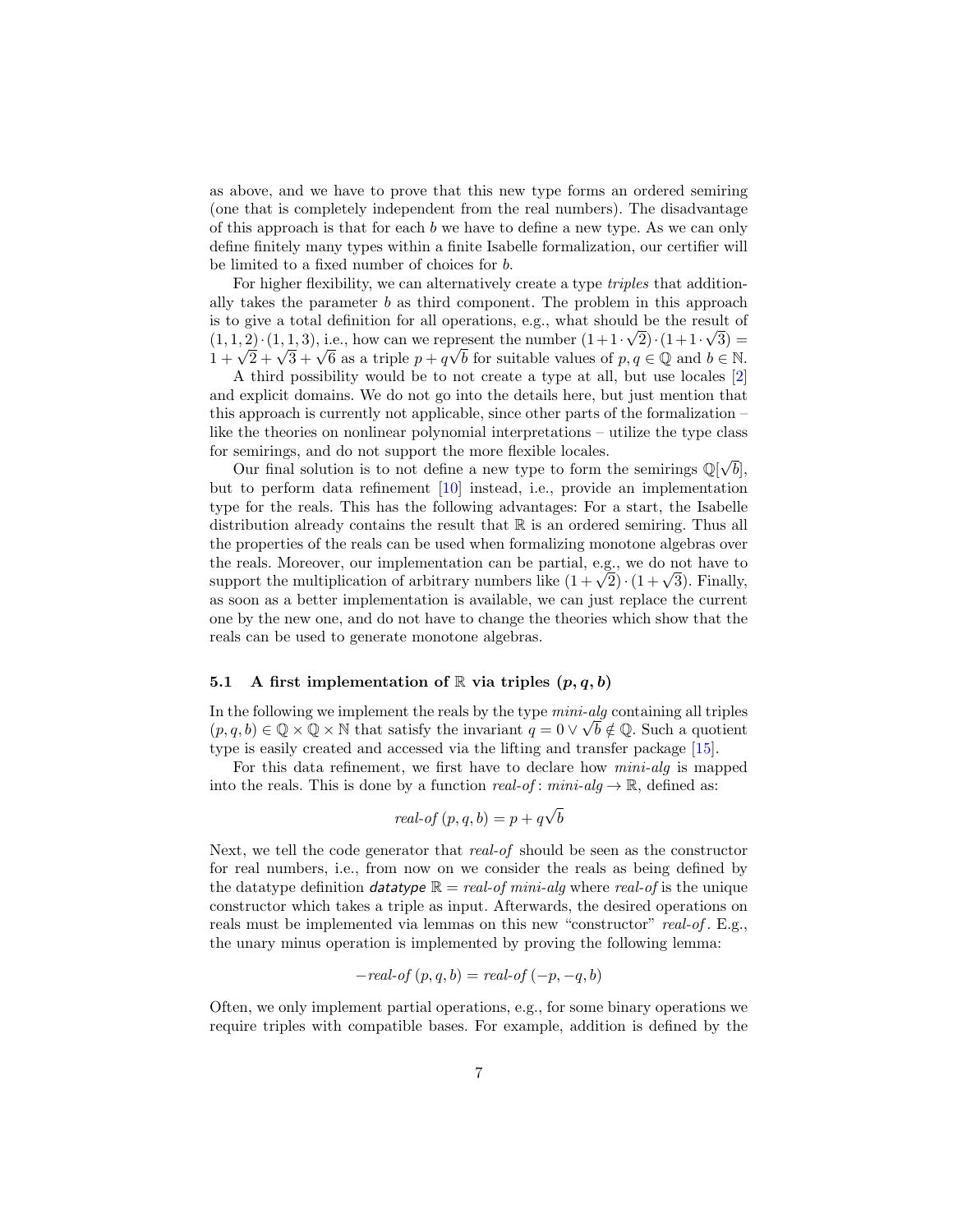lemma

real-of 
$$
(p_1, q_1, b_1)
$$
 + real-of  $(p_2, q_2, b_2)$  =  
if compatible  $(p_1, q_1, b_1)$   $(p_2, q_2, b_2)$   
then  $($ if  $q_1 = 0$  then real-of  $(p_1 + p_2, q_2, b_2)$  else real-of  $(p_1 + p_2, q_1 + q_2, b_1)$ )  
else abort  $(\lambda_{-}$  real-of  $(p_1, q_1, b_1)$  + real-of  $(p_2, q_2, b_2)$ )  $)$ 

where *compatible*  $(p_1, q_1, b_1)$   $(p_1, q_2, b_2)$  is defined as  $q_1 = 0 \vee q_2 = 0 \vee b_1 = b_2$ , and abort  $f(x) = f(x)$ . That is, two triples are compatible iff one of them encodes a rational number, or the bases are identical. The equation for abort allows us to prove the above lemma, but is not used to generate code, since this would lead to nontermination in case of incompatible triples. Instead, the code generator issues an appropriate error in the target language at this point. This trick was already described by Lochbihler [\[19\]](#page-13-11).

Above we defined several operations on reals like addition, multiplication, greater-than, and a mapping from  $\mathbb Q$  into  $\mathbb R$ . Some of the binary operations are partial and require compatible triples as input. However, the above mentioned operations do not make use of the invariant of  $minialq$ . The invariant is required for operations like equality and inverse. For example, for the multiplicative inverse of a triple  $(p, q, b)$  we use the triple  $(p/d, -(q/d), b)$  where the divisor is  $d = p^2 - bq^2$ . To ensure that  $d \neq 0$  whenever real-of  $(p, q, b) \neq 0$  we need the  $a = p^2 - bq^2$ . To ensure that  $a \neq 0$  whenever real-of  $(p, q, 0) \neq 0$  we need the invariant that  $\sqrt{b}$  is irrational. Similarly, also for equality – which is defined as  $p_1 = p_2 \wedge q_1 = q_2 \wedge (q_1 = 0 \vee b_1 = b_2)$  for compatible triples  $(p_1, q_1, b_1)$  and  $p_1 = p_2 \wedge q_1 = q_2 \wedge (q_1 = 0 \vee b_1 = b_2)$  for compatible triples  $(p_1, q_1, b_1)$  and  $(p_2, q_2, b_2)$  – we require the invariant that  $\sqrt{b}$  is irrational. Otherwise, the above implementation of equality would return false for the inputs  $(0, 1, 4)$  and  $(2, 0, 4)$ , but real-of  $(0,1,4) = 0 + 1 \cdot \sqrt{4} = 2 = 2 + 0 \cdot \sqrt{4} =$  real-of  $(2,0,4)$ .

So far, we defined all required field operations and comparisons, each of which is implemented by a constant number of operations on rational numbers. However, we are lacking a way to really construct irrational numbers. To this end we provide a partial implementation of the square root function that is only defined for input triples encoding rational numbers. The definition for nonnegative rational numbers with numerator n and denominator d is

<span id="page-7-0"></span>
$$
sqrt\left(\frac{n}{d},0,b\right)=\text{if }\sqrt{nd}\in\mathbb{Z}\text{ then }(\frac{\sqrt{nd}}{d},0,0)\text{ else }(0,\frac{1}{d},nd) \qquad \qquad (1)
$$

where the case-analysis is solely performed to satisfy the invariant of triples of type mini-alg. In [\(1\)](#page-7-0) we make use of a square root function on integers which type mini-alg. In (1) we make use of a square root function on integers which<br>can decide for a given integer i whether  $\sqrt{i} \in \mathbb{Z}$  or not. If so, it also returns the resulting number, cf. Thiemann [\[32,](#page-14-12) Thm. 14]. We modified this square root function such that it can additionally compute  $|\sqrt{i}|$  and  $|\sqrt{i}|$ . In this way, we are able to implement  $\lvert \cdot \rvert$  and  $\lvert \cdot \rvert$  on triples of type *mini-alg.* 

In total, our implementation provides the following operations on reals:  $+,$ In total, our implementation provides the following operations on reals:  $+$ ,<br>–,  $\times$ ,  $-$ <sup>1</sup>,  $>$ ,  $\geq$ ,  $=$ ,  $\lfloor \cdot \rfloor$ ,  $\lceil \cdot \rceil$ , and  $\sqrt{\cdot}$ . Only the last three require the computation of square roots. All binary operations succeed if their operands are compatible (which is always the case if a fixed base b is chosen), and only the last operation is restricted to rational numbers as input. This implementation supports all operations that we require for monotone algebras except for one.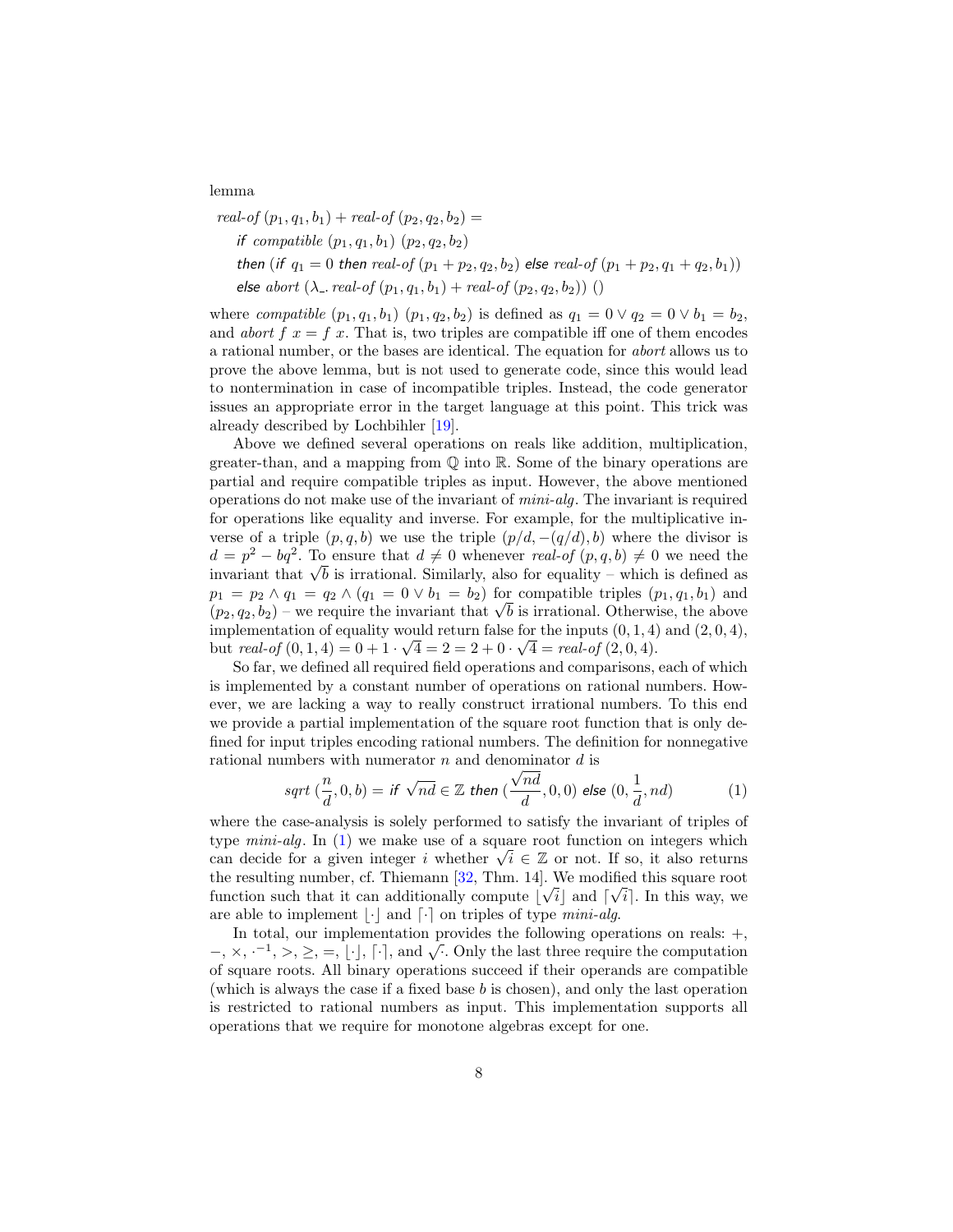#### 5.2 A second implementation of  $\mathbb R$  via triples  $(p, q, b)$

First note that CeTA not only accepts or rejects a termination proof, but also provides a detailed error message in case of rejection. To this end, we have to print numbers occurring in interpretations, i.e., we need a function show :  $\mathbb{R} \to string$ .

An easy solution might be to postulate such a function and provide an implementation via the axiom: show (real-of  $(p, q, b)$ ) = the string "p + q \* sqrt(b)".

One might argue that adding this axiom is not really relevant, as it is only used for error messages. However, adding it immediately introduces an inconsistency in the logic:

$$
``4 + 1 * sqrt(18)" = show (real-of (4, 1, 18)) = show (4 + 1 \cdot \sqrt{18})
$$
  
= show (4 + 3 \cdot \sqrt{2}) = show (real-of (4, 3, 2)) = "4 + 3 \* sqrt(2)"

That is, the wrong fact that the first and the last string are identical is derivable.

As a consequence, we want to avoid this inconsistent axiom which stems from As a consequence, we want to avoid this inconsistent axiom which stems from the fact that *real-of* is not injective, e.g., the number  $\sqrt{18}$  can be represented by both  $(0, 3, 2)$  and  $(0, 1, 18)$ . To this end, we define a new type of triples, mini-alg-unique. It is similar to mini-alg but adds another invariant: every triple  $(p, q, b)$  must satisfy  $q = 0 \land b = 0 \lor q \neq 0 \land prime-product b$ , where prime-product b demands that b is a product of distinct primes. For example, 2 and  $6 = 2 \cdot 3$  are prime products, but  $18 = 2 \cdot 3 \cdot 3$  is not, since 3 occurs twice.

In the remainder of this section we assume that we perform data refinement of  $\mathbb R$  by implementing it via triples of type  $minialg\text{-}unique$ . While most of the algorithms work as for mini-alg, we list the most important differences.

The main advantage of *mini-alg-unique* is that *real-of* is now injective. As a result, equality of reals can easily be implemented as equality of triples without checking for compatibility. For example, since  $(1,2,3) \neq (2,2,2)$  we conclude  $1 + 2 \cdot \sqrt{3} \neq 2 + 2 \cdot \sqrt{2}$ . This also allows us to define a total function for comparisons which is implemented via  $|\cdot|$ : if the numbers are equal, then the result is determined, and otherwise we multiply both numbers iteratively by 1024 until there is a difference after applying  $\lfloor \cdot \rfloor$ . For example, the algorithm shows  $1+2\cdot\sqrt{3} < 2+2\cdot\sqrt{2}$  since  $\lfloor 1024\cdot(1+2\cdot\sqrt{3}) \rfloor = 4571 < 4944 = \lfloor 1024\cdot(2+2\cdot\sqrt{2}) \rfloor$ .

As *real-of* is injective, it is now also possible to define *show* on the reals, and later on implement it for triples of type mini-alg-unique. To this end, assume we have already defined a function  $mau\text{-}show$  which pretty prints triples t as strings. The specification of show in the logic is

## show  $x = (if \exists t. x = real-off t$  then mau-show (THE t.  $x = real-off t$ ) else "nothing")

while its implementation is given by the lemma: show (real-of t) = mau-show t, where THE t. P t results in the unique t satisfying  $P$  t, if such a t exists, and is undefined, otherwise. In the definition of *show*, existence of  $t$  is established before calling mau-show and uniqueness follows from the injectivity of real-of.

The last algorithm that requires an adaptation is the implementation of *sqrt*. The last algorithm that requires an adaptation is the implementation of *sqrt*.<br>The definition from [\(1\)](#page-7-0) is not suitable any more, as  $\sqrt{nd} \notin \mathbb{Z}$  does not guarantee nd to be a prime product. Therefore, a preprocessing is required which factors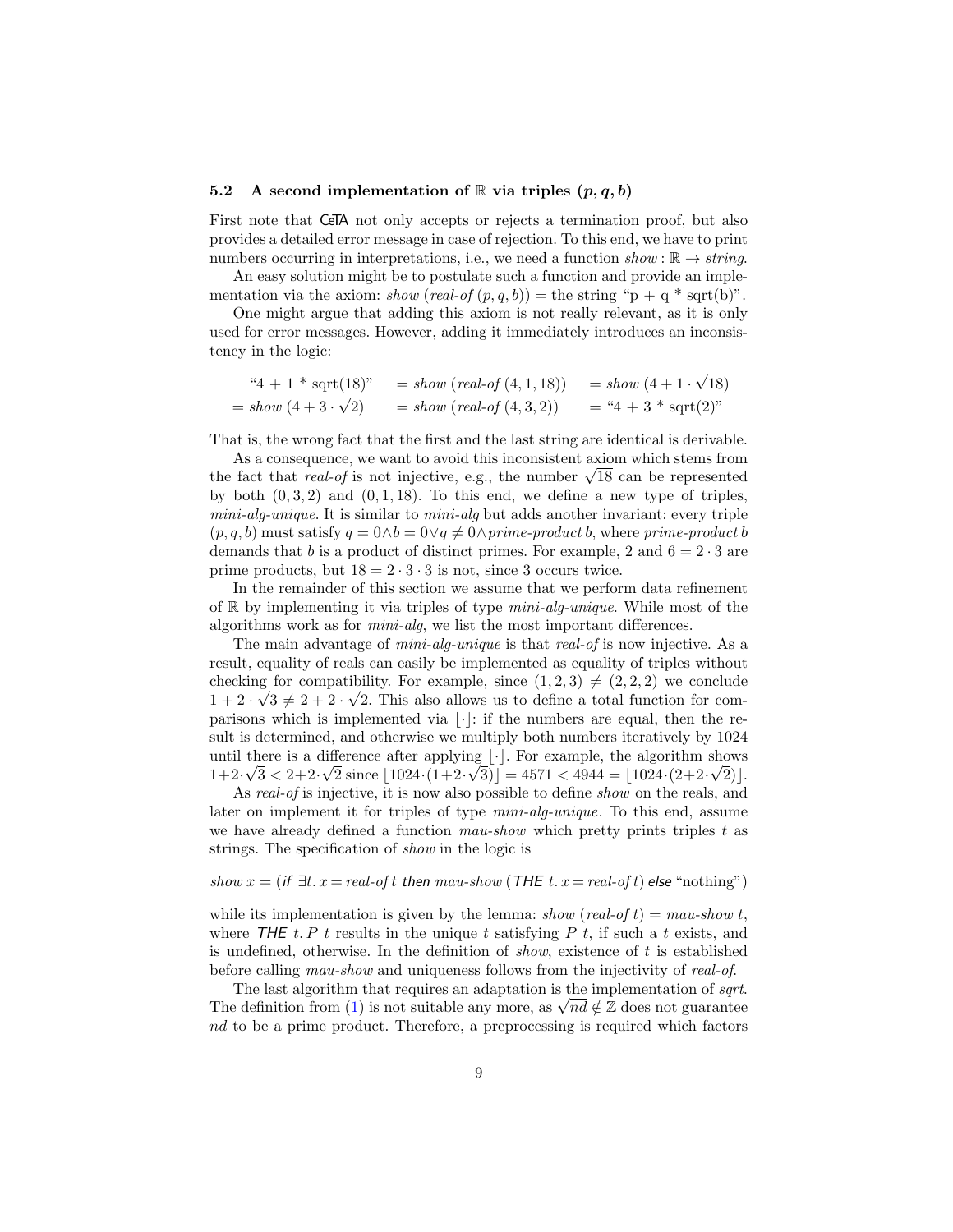every natural number m (like nd) into  $m = s^2 \cdot p$  where  $s, p \in \mathbb{N}$  and either p is every natural number m (like ma) into  $m = s + p$  where  $s, p \in \mathbb{N}$  and either p is a prime product or p is 1. In the latter case,  $\sqrt{m}$  is the natural number s, and in the former case the triple  $(0, s, p)$  represents the number  $\sqrt{m}$  and also satisfies the invariant of mini-alg-unique.

For the factorization algorithm, we do not fully decompose  $m$  into prime For the factorization algorithm, we do not fully decompose m into prime<br>factors – which would roughly require  $\sqrt{m}$  iterations – but use the following actors – which would foughly require  $\sqrt{m}$  iterations – but use the following algorithm, requiring only  $\sqrt[3]{m}$  iterations. First check whether  $\sqrt{m}$  is irrational. algorithm, requiring only  $\sqrt{m}$  iterations. First check whether  $\sqrt{m}$  is irrational.<br>If not, then we are done by returning ( $\sqrt{m}$ , 1). Otherwise, we check whether m If not, then we are done by returning  $(\sqrt{m}, 1)$ . Otherwise, we check whether m<br>has a factor between 2 and  $\lfloor \sqrt[3]{m} \rfloor$ . If we detect such a factor p, then we store p, and continue to search factors of  $m/p$  with a new upper bound of  $\lfloor \sqrt[3]{m/p} \rfloor$ . If there is no such factor, then we conclude that  $m$  is a prime product as follows: assume that m is not a prime product, i.e.,  $m = p \cdot p \cdot q$  for some prime p and assume that m is not a prime product, i.e.,  $m = p \cdot q$  for some prime p and natural number q. Then  $q \neq 1$  since otherwise  $\sqrt{m} = p \in \mathbb{N}$  is not irrational. Hence, m has both  $p$  and  $q$  as factors. But since we tested that m does not divide Thence, m has both p and q as factors. But since we tested that m does not divide<br>any of the numbers up to  $\sqrt[3]{m}$ , we know that both p and q are larger than any of the numbers up to  $\lfloor \sqrt[m]{m} \rfloor$ , we know that both p<br> $\sqrt[3]{m}$ . Hence,  $m = p \cdot p \cdot q > (\sqrt[3]{m})^3 = m$ , a contradiction.

Note that, for implementing the factorization algorithm, we not only need the square root algorithm of  $[32, Sect. 6]$  $[32, Sect. 6]$ , but also require an algorithm to compute square root algorithm of [32, sect. 0], but also require an algorithm to compute  $\lfloor \sqrt[3]{m} \rfloor$ . To this end, we extended the work of [\[32\]](#page-14-12) to arbitrary *n*-th roots, i.e., ( $\sqrt{n}$ ). To this cha, we extended the work of  $\lfloor 3/2 \rfloor$  to arbitrary *n*-ch roots, i.e., we can check  $\sqrt[n]{p} \in \mathbb{Q}$  and compute  $\lfloor \sqrt[n]{p} \rfloor$  for every  $n \in \mathbb{N}$  and  $p \in \mathbb{Q}$ . Here, Porter's [\[26\]](#page-14-13) formalization of Cauchy's mean theorem was extremely helpful to show soundness of our  $n$ -th root algorithm. The algorithm itself uses a variant of Newton iteration to compute precise roots, which uses integer divisions where one usually works on rational or floating point numbers.

## 5.3 Summary

We performed data refinement to implement the subset  $\mathbb{Q}[\sqrt{\ }$ implement the subset  $\mathbb{Q}[\sqrt{b}]$  of the reals as triples  $(p, q, b)$  representing  $p + q \cdot \sqrt{b}$ . The first implementation has the advantage of being more efficient, but several operations are only supported partially, tage or being more emcient, but several operations are only supported partially, where in binary operations the same basis  $\sqrt{b}$  must be present. The second implementation is less partial and even allows to define a show function on reals, at the cost of having to perform a factorization of prime products, which we implemented via an algorithm with  $\sqrt[3]{n}$  iterations. To this end, we also formalized a generic n-th root algorithm. This part of the formalization has been made available in the archive of formal proofs [\[33\]](#page-14-4).

Using this formalization, we are able to certify each application of monotone algebras over the reals within termination proofs generated by  $T_{\overline{1}}T_{2}$  [\[17\]](#page-13-12).

## <span id="page-9-0"></span>6 Complexity Proofs

Monotone algebras are not only a useful tool for termination analysis, but also for complexity analysis. In the following, we first introduce basic notions regarding complexity – including a modularity result of Zankl and Korp  $\left[35\right]$  – and afterwards provide details on complexity results for matrix interpretations and polynomial interpretations which have been integrated into IsaFoR and CeTA.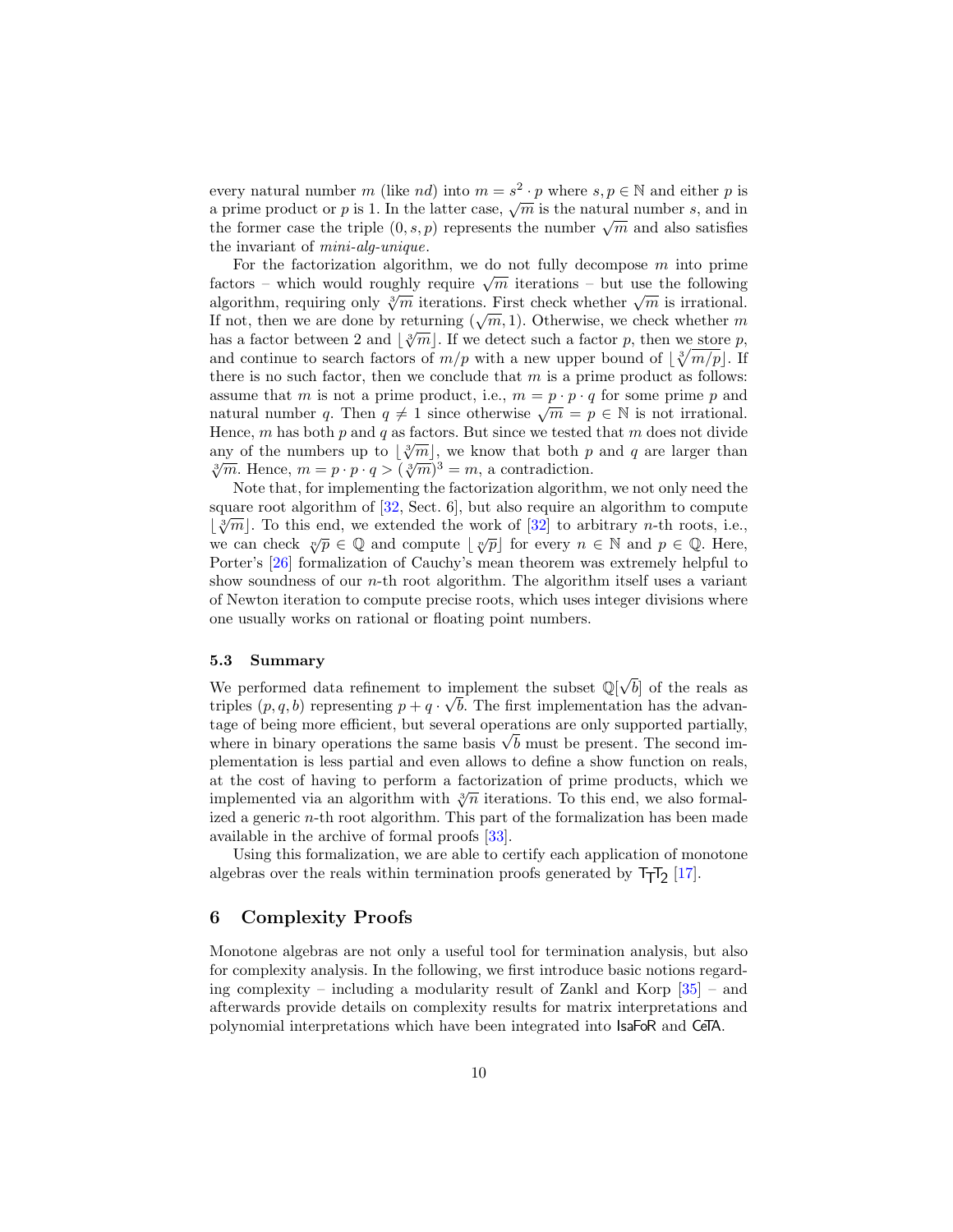#### 6.1 Complexity and modularity

To measure the complexity of a TRS  $\mathcal{R}$ , we use the following notions and ideas of [\[4](#page-13-13)[,12](#page-13-14)[,14\]](#page-13-15). The *derivation height* of a term w.r.t. some binary relation  $\rightarrow$  on terms is defined as  $dh$ ,  $(t) = \max\{n \mid \exists s.t \rightarrow^n s\}$  and measures the height of the derivation tree of t. The *derivational complexity* of  $\rightarrow$  is given by  $d\mathsf{c}_{\rightarrow}(n)$  =  $\max\{dh_{\rightarrow}(t) \mid |t| \leq n\}$ . That is, the maximal length of derivations with starting terms of size n is bounded by  $d\mathsf{c}_{\rightarrow}(n)$ . While in  $d\mathsf{c}_{\rightarrow}(n)$  all starting terms are considered, allowing for terms like  $\text{double}^n(1)$ , there is the alternative notion of runtime complexity, where starting terms are restricted to basic terms. In detail,  $rc_{\rightarrow,C}(n) = \max\{dh_{\rightarrow}(t) \mid |t| \leq n, t \in \mathcal{B}_{\mathcal{C}}\}\$  where  $\mathcal{B}_{\mathcal{C}}$  denotes the set of basic terms, i.e., terms of the form  $f(c_1, \ldots, c_n)$ , with all the  $c_i$  only built over symbols from  $\mathcal C$ . Here  $\mathcal C$  typically is the set of constructors of the TRS of interest.

Note that all of  $dh_{\rightarrow}$ ,  $dc_{\rightarrow}$ , and  $rc_{\rightarrow}c$  are only well-defined if max is applied to a finite set. However, this is not necessarily the case, as on the one hand  $\rightarrow$ may be infinitely branching or nonterminating, and on the other hand, there might be infinitely many terms of size  $n$  if the signature is infinite. In order to avoid having to worry about these side-conditions within our formalization, we instead define the following function

deriv-bound-rel  $\rightarrow$  (SE, f) = ( $\forall n$  t. ( $t \in SE(n) \implies \nexists s \cdot t \rightarrow^{f(n)+1} s$ ))

checking whether a given function  $f$  is an upper bound for the complexity. Here,  $SE$  describes the set of starting elements depending on a natural number  $n$ , usually limiting the size of elements. We can easily model runtime and derivational complexity: deriv-bound-rel  $\rightarrow (\lambda n. \{t \mid |t| \leq n\}, f)$  and deriv-bound-rel  $\rightarrow (\lambda n. \{t \mid t\}, f)$  $|t| \leq n, t \in \mathcal{B}_{\mathcal{C}}\}, f)$  express that  $d\mathbf{c}_{\rightarrow}$  and  $r \in \mathcal{C}_{\rightarrow}$  are bounded by f, respectively.

The above definitions are contained in the theory Complexity, which also contains the first formalization of the modularity result by Zankl and Korp [\[35,](#page-14-14) Thm. 4.4]. Here, we stay in an abstract setting where  $\rightarrow_1$ ,  $\rightarrow_2$ , and  $\rightarrow_3$  are arbitrary binary relations (not necessarily ranging over terms), cf. the theorem deriv-bound-relto-class-union that is part of IsaFoR.

**Theorem 7.** Let  $\rightarrow_i$  be binary relations (with  $i \in \{1,2,3\}$ ). Moreover, let deriv-bound-rel  $\rightarrow$ <sub>1</sub>/( $\rightarrow$ <sub>2</sub>∪ $\rightarrow$ <sub>3</sub>)</sub> (SE, g<sub>1</sub>) and deriv-bound-rel  $\rightarrow$ <sub>2</sub>/( $\rightarrow$ <sub>1</sub>∪ $\rightarrow$ <sub>3</sub>) (SE, g<sub>2</sub>) for two functions  $g_1, g_2 \in \mathcal{O}(f)$ . Then there is a function  $g \in \mathcal{O}(f)$  such that  $deriv-bound\text{-}rel_{(\rightarrow_1 \cup \rightarrow_2)/\rightarrow_3} (SE, g).$ 

## 6.2 Complexity via monotone interpretations

In order to ensure complexity bounds via some monotone algebra  $(A, >)$  with carrier A, one first needs a function of type  $A \to \mathbb{N}$  which bounds the number of decreases. To be more precise, in the generic setting for semirings within IsaFoR we require a function *bound* such that for each  $a \in A$  there are no  $a_1, a_2, \ldots$ such that  $a > a_1 > \ldots > a_{bound(a)+1}$ , and moreover *bound* has to grow linearly in its argument, cf. Complexity Carrier for further details.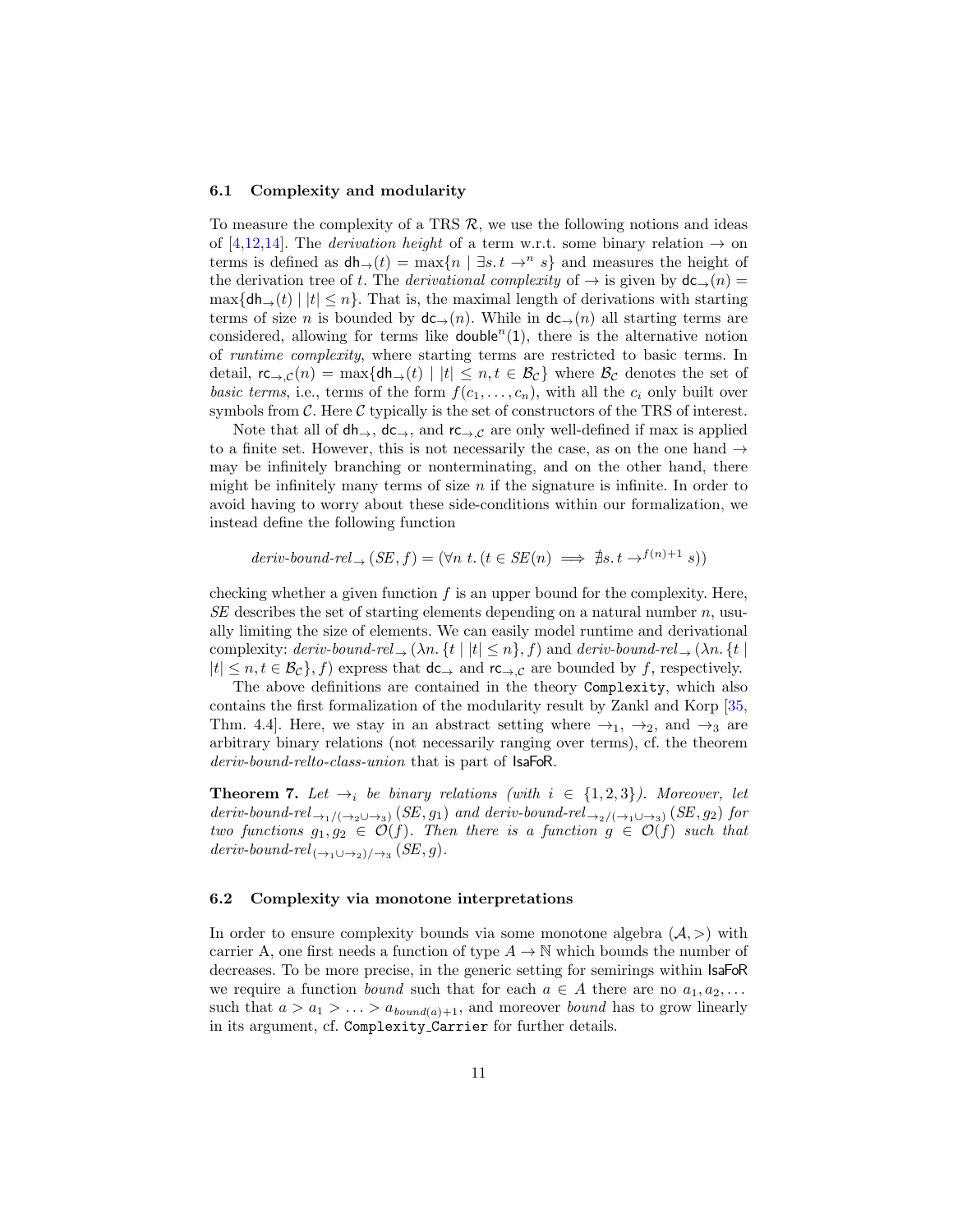We defined various valid *bound* functions for the different kind of carriers. For example, we have chosen  $bound_{\mathbb{N}}(n) = n$  for the naturals,  $bound_{\delta}(x) = \lceil x/\delta \rceil$  for δ-orders on the rationals and reals, and  $bound_{mat(A)}(m) = bound_A(||m||)$  for matrices over carrier A, where  $|| \cdot ||$  denotes the linear norm of a matrix.

Obviously, whenever each reduction step  $t \to s$  within a derivation corresponds to a decrease  $[t]_{\alpha} > [s]_{\alpha}$  then  $dh_{\rightarrow}(t) \le$  bound( $[t]_{\alpha}$ ) for every assignment  $\alpha$  and term t. Thus,  $dh_{\rightarrow R/\rightarrow S}(t) \leq bound([t]_{\alpha})$  whenever  $\ell >_{\mathcal{A}} r$  for each  $\ell \to r \in \mathcal{R}$  and  $\ell \geq_{\mathcal{A}} r$  for each  $\ell \to r \in \mathcal{S}$ . At this point in the formalization we fix  $\alpha$  to be the zero-assignment  $\alpha_0$  where  $\alpha_0(x) = 0$  for all x.

Since bound has to grow linearly in its argument, to get asymptotic bounds it suffices to estimate  $[t]_{\alpha_0}$  for each  $t \in SE(n)$ , depending on n.

For polynomial interpretations we formalized the criterion of strongly linear interpretations of Hofbauer [\[13\]](#page-13-16).

**Theorem 8.** Let F be a subset of the signature. Whenever  $f_A(x_1, \ldots, x_n) =$  $c_f + \sum_{i=1}^n x_i$  for each  $f \in \mathcal{F}$  then

- $[t]_{\alpha_0}$  is linearly bounded in |t| whenever  $\mathcal F$  is the full signature.
- $[- [t]_{\alpha_0}]$  is bounded by  $\mathcal{O}(|t|^d)$  whenever  $\mathcal{F} = \mathcal{C}, t \in \mathcal{B}_{\mathcal{C}}$ , and d is the largest degree of a polynomial within the interpretation.

The two alternatives have been formalized in Poly Order, where the first one (*linear-bound*) is used for derivational complexity and the second one (*degree*bound) for runtime complexity. Further note that the above theorem can be combined with several ordered semirings, so that currently CeTA can check complexity proofs involving polynomial interpretations over N, Q, and R.

Furthermore, we also support complexity proofs via matrix interpretations. To be more precise, we provide the first formalization of the criterion of Moser, Schnabl, and Waldmann [\[22\]](#page-14-15) that for upper triangular matrix interpretations we get an upper bound of  $[t]_{\alpha_0} \in \mathcal{O}(|t|^d)$  where d is the dimension of the matrix.

To this end, we have first proven [\[22,](#page-14-15) Lem. 5] that  $||m^n|| \in \mathcal{O}(n^{d-1})$  is satisfied for an upper triangular matrix  $m$  of dimension  $d$ . This fact has been made available as *upper-triangular-mat-pow-value* in Matrix Comparison within the archive of formal proofs [\[29\]](#page-14-2). Here, we want to stress that the formalization has been much more verbose than the paper: in [\[22\]](#page-14-15) the proof is two lines long, whereas the formalization takes 300 lines. However, this is not surprising since the two lines have been expanded to a more detailed paper proof (one full page) in Schnabl's PhD thesis [\[27\]](#page-14-16), and even this proof contains a "straightforward" inner induction which is not spelled out.

In Matrix Comparison we also prove that the linear norm is sub-multiplicative, i.e.,  $||m_1 \times m_2|| \le ||m_1|| \cdot ||m_2||$ , a property that is required to achieve [\[22,](#page-14-15) Thm. 6], but is not mentioned in the paper.

Again, all of our results have been proven in a generic way for several semirings, which includes the semirings on  $\mathbb{N}, \mathbb{Q}$ , and  $\mathbb{R}$ . In this way, we generalized [\[22,](#page-14-15) Thm. 6] which was only proven for the natural numbers. Especially the proof that the linear norm is sub-multiplicative required the development of a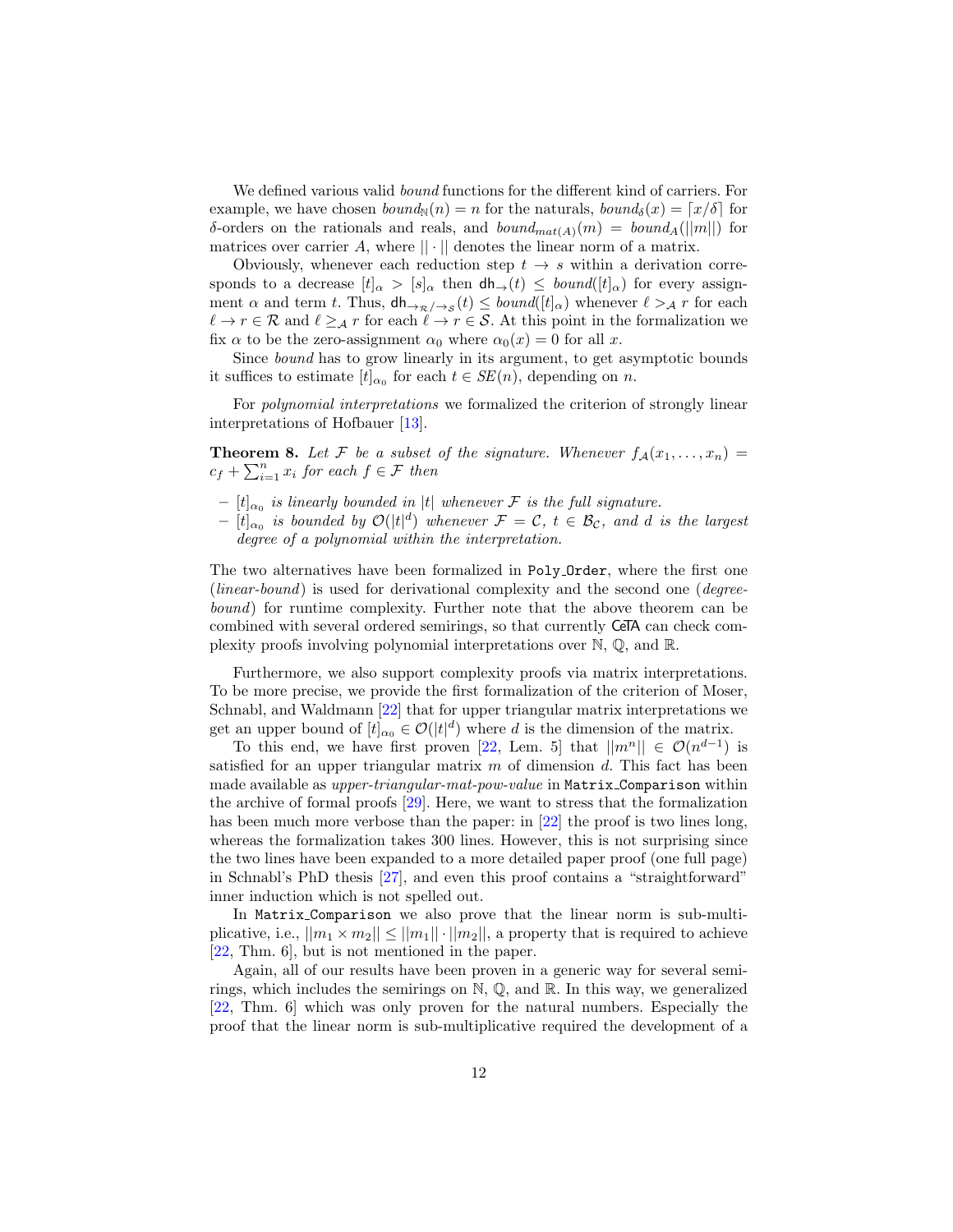completely new proof: at least three mathematical textbooks contain the same incomparable statement, which states the property for a whole class of norms, but only for the reals. However, we required the property only for the linear norm, but for matrices of type  $A^{n \times m}$  where A is generic. Therefore, the proofs within the textbooks – which all use a limit construction on the reals – could not be formalized. Instead, we performed an inductive proof over the shared dimension of the matrices, cf. *linear-norm-submultiplicative* for more details.<sup>[4](#page-12-4)</sup>

# <span id="page-12-0"></span>7 Conclusion

We presented an overview of our Isabelle/HOL formalization of interpretations over various carriers, which is part of the formalized library IsaFoR and employed in the fully verified certifier CeTA. The kinds of interpretations we support are linear polynomial interpretations, which also allow for matrix interpretations, and nonlinear polynomial interpretations. As we have shown above, supported carriers range from natural numbers, over integers and rational numbers, to real numbers, as well as corresponding arctic carriers. This unifies and extends previous work. Since CeTA needs to certify given proofs containing explicit numbers and interpretation functions we also had to take care that our formalization supports executable algorithms for all required operations (like addition, multiplication, various comparisons, the square root function, etc.). For real numbers this is not a trivial task. Our solution was to perform data refinement to a subset of the reals that suffices for our purposes. Finally we presented our formalization of complexity related results. In contrast to typical formulations in the literature, we only provide upper bounds, but in return do not have to care about well-definedness issues that would arise otherwise.

Acknowledgments. We are grateful to Bertram Felgenhauer for pointing us to Cauchy's mean theorem when proving soundness of our root algorithm.

The authors are listed in alphabetical order regardless of individual contributions or seniority.

## References

- <span id="page-12-1"></span>1. F. Baader and T. Nipkow. Term Rewriting and All That. Cambridge University Press, 1998.
- <span id="page-12-3"></span>2. C. Ballarin. Locales: A module system for mathematical theories. J. Autom. Reasoning, 52(2):123–153, 2014. doi:[10.1007/s10817-013-9284-7](http://dx.doi.org/10.1007/s10817-013-9284-7).
- <span id="page-12-2"></span>3. F. Blanqui and A. Koprowski. CoLoR: a Coq library on well-founded rewrite relations and its application to the automated verification of termination certificates. Math. Struct. Comp. Sci., 21(4):827–859, 2011. doi:[10.1017/S0960129511000120](http://dx.doi.org/10.1017/S0960129511000120).

<span id="page-12-4"></span><sup>&</sup>lt;sup>4</sup> In the formalization there is a precondition that all elements have to be nonnegative. This is due to the fact that the linear norm is defined as the sum of all values in the matrix, without taking absolute values. This was done on purpose, so that we do not even have to require the existence of an absolute value function.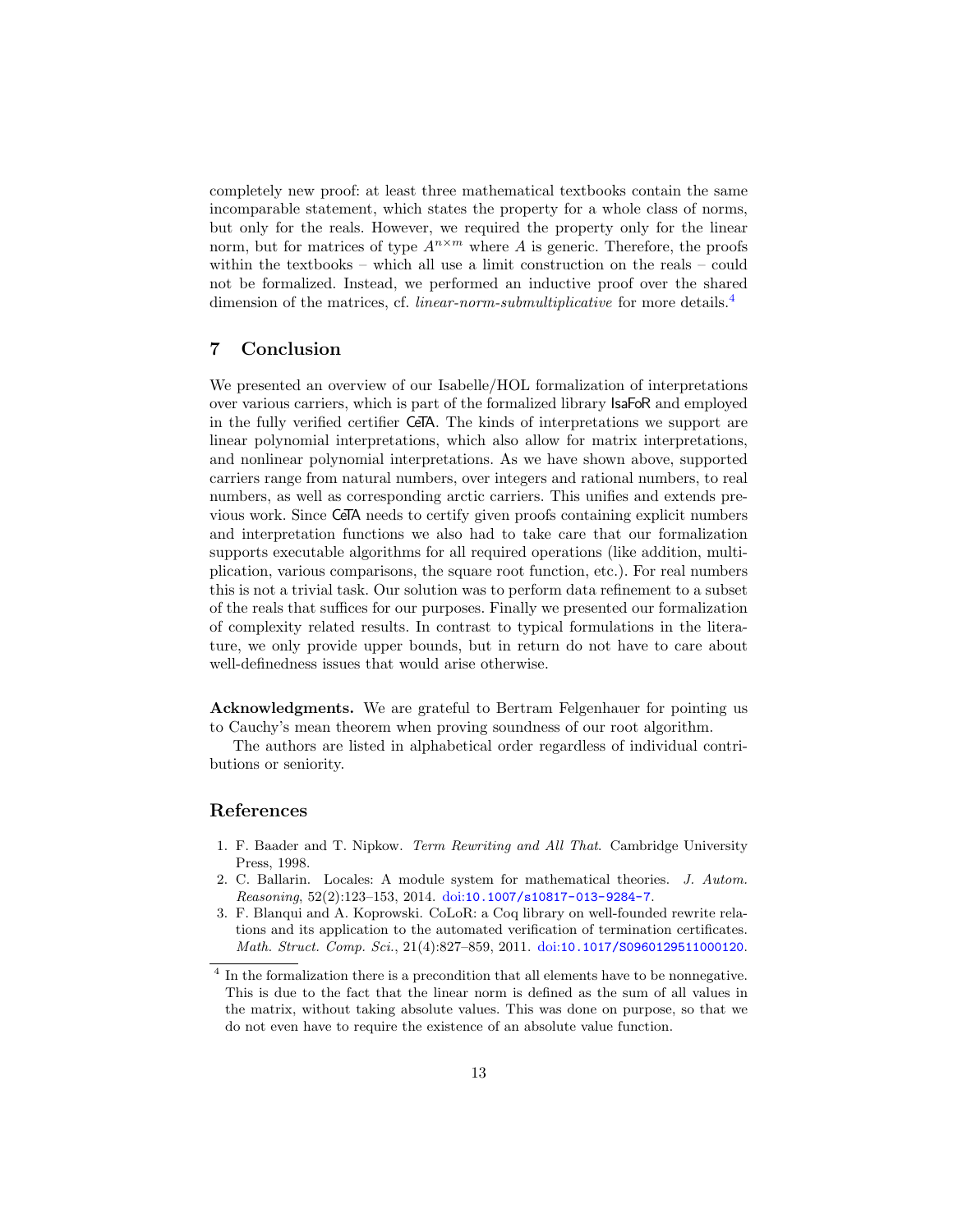- <span id="page-13-13"></span>4. A. Cichon and P. Lescanne. Polynomial interpretations and the complexity of algorithms. In Proc. 11th CADE, volume 607 of LNCS, pages 139–147. Springer, 1992. doi:[10.1007/3-540-55602-8\\_161](http://dx.doi.org/10.1007/3-540-55602-8_161).
- <span id="page-13-8"></span>5. C. Cohen. Construction of real algebraic numbers in Coq. In Proc. 3rd ITP, volume 7406 of LNCS, pages 67–82. Springer, 2012. doi:[10.1007/978-3-642-32347-8\\_6](http://dx.doi.org/10.1007/978-3-642-32347-8_6).
- <span id="page-13-3"></span>6. Evelyne Contejean, Pierre Courtieu, Julien Forest, Olivier Pons, and Xavier Ur- ´ bain. Automated certified proofs with CiME3. In Proc. 22nd RTA, volume 10 of LIPIcs, pages 21–30. Schloss Dagstuhl, 2011. doi:[10.4230/LIPIcs.RTA.2011.21](http://dx.doi.org/10.4230/LIPIcs.RTA.2011.21).
- <span id="page-13-4"></span>7. P. Courtieu, G. Gbedo, and O. Pons. Improved matrix interpretation. In Proc. 36th SOFSEM, volume 5901 of LNCS, pages 283–295. Springer, 2010. doi:[10.1007/](http://dx.doi.org/10.1007/978-3-642-11266-9_24) [978-3-642-11266-9\\_24](http://dx.doi.org/10.1007/978-3-642-11266-9_24).
- <span id="page-13-2"></span>8. J. Endrullis, J. Waldmann, and H. Zantema. Matrix interpretations for proving termination of term rewriting. J. Autom. Reasoning, 40(2-3):195–220, 2008. [doi:](http://dx.doi.org/10.1007/s10817-007-9087-9)10. [1007/s10817-007-9087-9](http://dx.doi.org/10.1007/s10817-007-9087-9).
- <span id="page-13-7"></span>9. J. Giesl, R. Thiemann, and P. Schneider-Kamp. The dependency pair framework: Combining techniques for automated termination proofs. In Proc. 11th LPAR, volume 3452 of LNAI, pages 301–331. Springer, 2005. doi:[10.1007/](http://dx.doi.org/10.1007/978-3-540-32275-7_21) [978-3-540-32275-7\\_21](http://dx.doi.org/10.1007/978-3-540-32275-7_21).
- <span id="page-13-9"></span>10. F. Haftmann, A. Krauss, O. Kunˇcar, and T. Nipkow. Data refinement in Isabelle/HOL. In Proc. 4th ITP, volume 7998 of LNCS, pages 100–115. Springer, 2013. doi:[10.1007/978-3-642-39634-2\\_10](http://dx.doi.org/10.1007/978-3-642-39634-2_10).
- <span id="page-13-0"></span>11. F. Haftmann and T. Nipkow. Code generation via higher-order rewrite systems. In Proc. 10th FLOPS, volume 6009 of LNCS, pages 103-117. Springer, 2010. [doi:](http://dx.doi.org/10.1007/978-3-642-12251-4_9)10. [1007/978-3-642-12251-4\\_9](http://dx.doi.org/10.1007/978-3-642-12251-4_9).
- <span id="page-13-14"></span>12. N. Hirokawa and G. Moser. Automated complexity analysis based on the dependency pair method. In Proc. 4th IJCAR, volume 5195 of LNCS, pages 364–379. Springer, 2008. doi:[10.1007/978-3-540-71070-7\\_32](http://dx.doi.org/10.1007/978-3-540-71070-7_32).
- <span id="page-13-16"></span>13. D. Hofbauer. Termination Proofs and Derivation Lengths in Term Rewriting Systems. Dissertation, Technische Universität Berlin, Germany, 1991. Available as Technical Report 92-46, TU Berlin, 1992.
- <span id="page-13-15"></span>14. D. Hofbauer and C. Lautemann. Termination proofs and the length of derivations. In Proc. 3rd RTA, volume 355 of LNCS, pages 167–177. Springer, 1989. [doi:](http://dx.doi.org/10.1007/3-540-51081-8_107)10. [1007/3-540-51081-8\\_107](http://dx.doi.org/10.1007/3-540-51081-8_107).
- <span id="page-13-10"></span>15. B. Huffman and O. Kuncar. Lifting and transfer: A modular design for quotients in Isabelle/HOL. In Proc. 3rd CPP, volume 8307 of LNCS, pages 131–146. Springer, 2013. doi:[10.1007/978-3-319-03545-1\\_9](http://dx.doi.org/10.1007/978-3-319-03545-1_9).
- <span id="page-13-6"></span>16. A. Koprowski and J. Waldmann. Arctic termination . . . below zero. In Proc. 24th RTA, volume 5117 of LNCS, pages 202–216. Springer, 2008. doi:[10.1007/](http://dx.doi.org/10.1007/978-3-540-70590-1_14) [978-3-540-70590-1\\_14](http://dx.doi.org/10.1007/978-3-540-70590-1_14).
- <span id="page-13-12"></span>17. M. Korp, C. Sternagel, H. Zankl, and A. Middeldorp. Tyrolean Termination Tool 2. In Proc. 20th RTA, volume 5595 of LNCS, pages 295–304. Springer, 2009. doi:[10.1007/978-3-642-02348-4\\_21](http://dx.doi.org/10.1007/978-3-642-02348-4_21).
- <span id="page-13-1"></span>18. D. Lankford. On proving term rewriting systems are Noetherian. Technical Report MTP-3, Louisiana Technical University, Ruston, LA, USA, 1979.
- <span id="page-13-11"></span>19. A. Lochbihler. Light-weight containers for Isabelle: Efficient, extensible, nestable. In Proc. 4th ITP, volume 7998 of LNCS, pages 116–132. Springer, 2013. [doi:](http://dx.doi.org/10.1007/978-3-642-39634-2_11)10. [1007/978-3-642-39634-2\\_11](http://dx.doi.org/10.1007/978-3-642-39634-2_11).
- <span id="page-13-5"></span>20. S. Lucas. On the relative power of polynomials with real, rational, and integer coefficients in proofs of termination of rewriting. Appl. Algebr. Eng. Comm., 17(1):49–73, 2006. doi:[10.1007/s00200-005-0189-5](http://dx.doi.org/10.1007/s00200-005-0189-5).